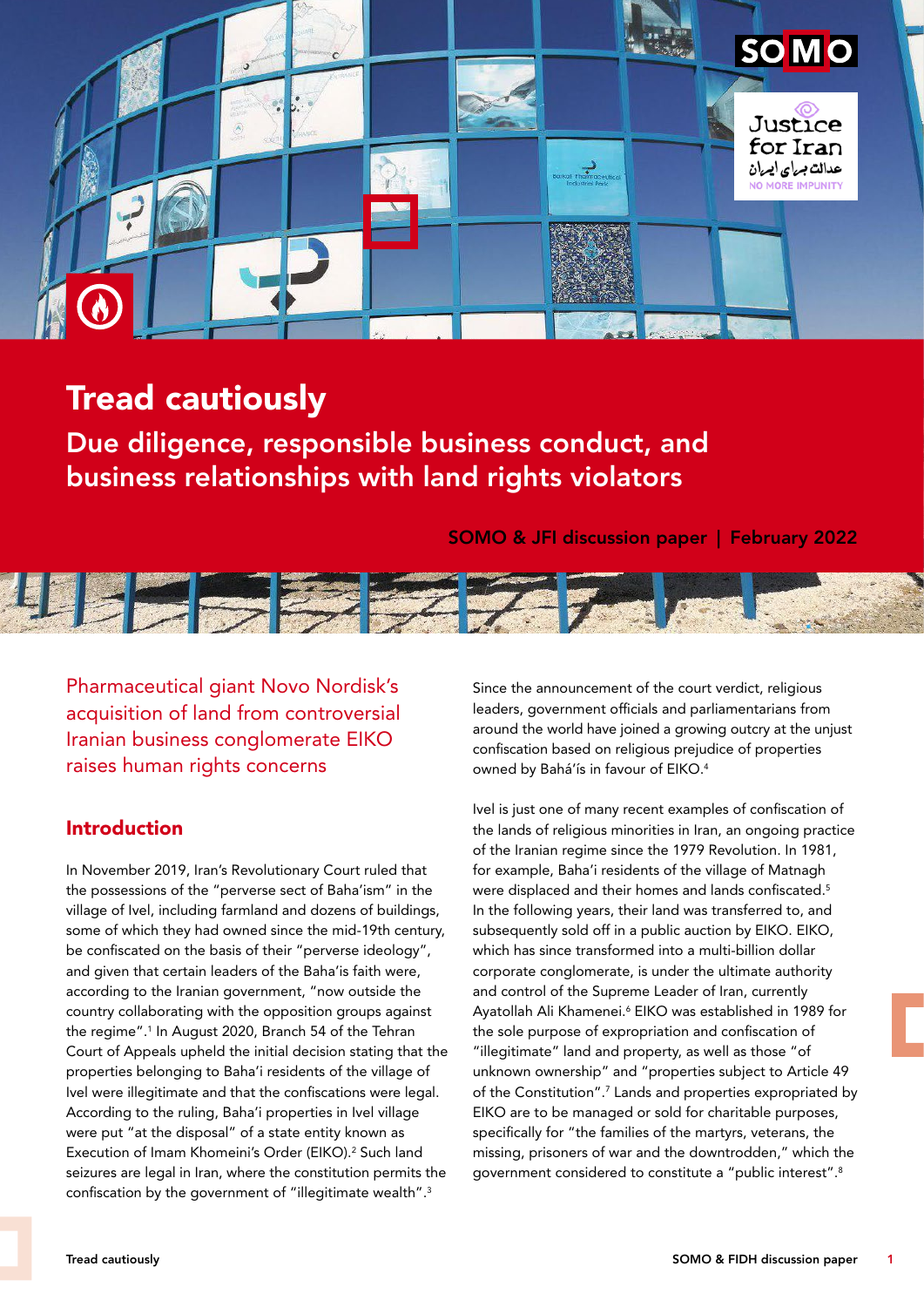## Key takeaways for companies

- Buying or leasing land for industrial purposes is a business activity that is inherently fraught with human rights risks because of the importance of land as a means for the enjoyment of human rights. It may provide livelihood, physical security and offer unique spaces for cultural practices. Contexts in which there is a history of illegal land confiscation utilised as a weapon against minority populations or to punish people based on their race, religion, national or social origin, or other status requires companies to engage in appropriately robust due diligence to counter the risk of becoming involved in some of the most severe human rights abuses. When purchasing land in these contexts, international normative standards for responsible business conduct insist that companies conduct due diligence to avoid becoming involved in either:
	- abuses that regard the specific plot of land in question; or
	- abuses relating to the business partner more generally where establishing a partnership could exacerbate or contribute to ongoing abuses. This exacerbation or contribution could occur, for example, by offering legitimacy to the business partner and their actions, thereby making it worse or harder for victims of a land-related human rights violation to seek justice or obtain remedy.
- 2 Appropriate due diligence in contexts where there are risks of severe harm and a history of land confiscation must not simply rest on the technical, tick-box or transactional due diligence of obtaining what purports to be a "legal" deed or title as proof of ownership. The severity of the risk at hand dictates that companies should at a minimum conduct their own investigation into the history and ownership of the land (beyond obtaining "legal" title) and engage with potentially affected people or organisations that can inform them of the de facto status of the land and indicate any risks of engaging with the business partner.
- 3 In Iran, as in many contexts, land rights violations by government entities are systematic and pervasive, and companies doing business there have little leverage to address or remediate past abuses. Companies entering this context must realise at the outset that they are voluntarily putting themselves in a situation in which they will not have leverage and will likely be unable to adequately address adverse impacts if they arise or come to light. Simply claiming later that the lack of leverage in the business relationship prevents them from adequately addressing impacts is not an acceptable excuse, and companies must be prepared to bear the full consequences – legal, reputational, moral and financial.
- 4 When forging new business relationships in authoritarian contexts, companies should be transparent and meaningfully engage relevant stakeholders, including potentially impacted communities, in a timely and open way in their due diligence. If a company feels uncomfortable in providing such transparency about the business partner or the details of its due diligence, this is a red flag that points in the direction of not proceeding with the deal.
- 5 Conducting business activity that supports the fulfilment of some human rights (such as the provision of essential medicines) does not exempt companies from respecting the full range of human rights (including land rights) nor from their responsibility to conduct human rights due diligence to prevent infringing on any and all human rights. The United Nations Guiding Principles on Business and Human Rights are clear that undertaking activities that may contribute to the enjoyment of rights "does not offset a failure to respect human rights throughout their operations".<sup>9</sup>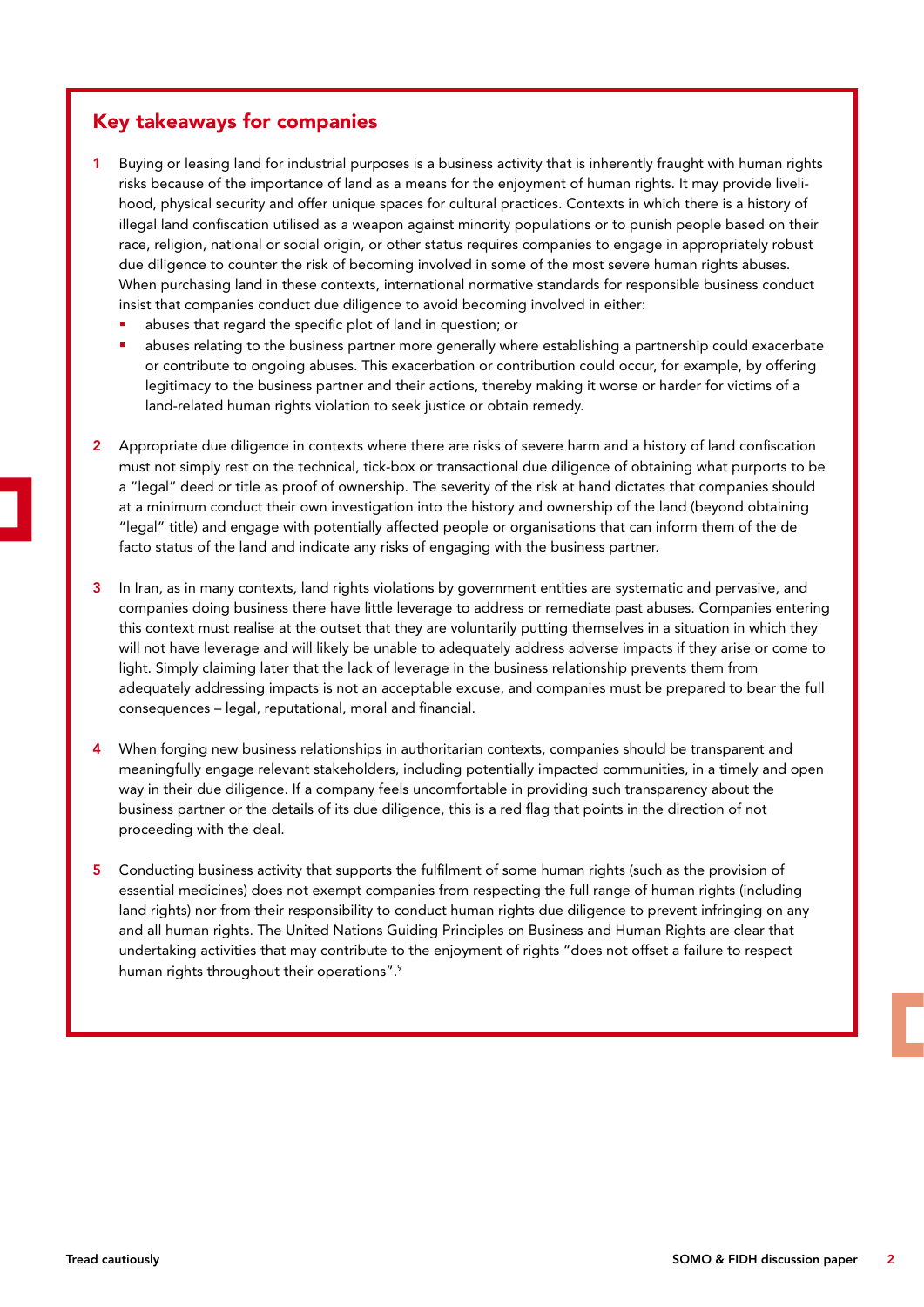According to numerous reports, EIKO was involved in the confiscation of several private pharmaceutical companies, particularly the pharmaceutical groups formerly belonging to the Khsoroshahi family.10 All of the assets of the Khsoroshahi family, as well as 16 Khsoroshahi-owned companies, mostly in the pharmaceutical sector, were reportedly confiscated by EIKO.11

In 2016, the Danish pharmaceutical company Novo Nordisk purchased land from a company controlled by EIKO to construct a manufacturing facility to be used for the assembly and packaging of insulin pens for the Iranian market.12 Using the case of Novo Nordisk's purchase of land from an EIKO-controlled company in Iran as an example, this paper considers the role of human rights due diligence and why it is sometimes necessary for companies not to initiate a business relationship with entities at high risk of involvement in severe human rights abuses.<sup>13</sup> We draw on the UN Guiding Principles on Business and Human Rights (UNGPs), the OECD Guidelines for Multinational Enterprises (OECD Guidelines) and other OECD due diligence guidance documents as a normative framework for analysing Novo Nordisk's actions in the Iran case and discussing responsible business conduct in relation to land confiscation and disputes more broadly. The paper considers the responsibilities of companies considering or engaging in business relationships with governments or entities that are known to be involved in unlawful land acquisitions. It concludes by drawing general recommendations for Novo Nordisk as well as other companies that may find themselves in these situations.

## EIKO's track record of abuse

EIKO has been accused of systematic land grabbing in the name of the Supreme Leader, namely through the acquisition of land and property on the basis of their owners' perceived religious beliefs and political views through purportedly legal rulings in the Iranian courts and executive orders, as well as unlawful means, including threats and intimidation.14 Despite EIKO's façade of legality under Iranian law, its actions are contrary to international law and normative standards because expropriation has been arbitrary (that is, without due process) and discriminatory, in that EIKO has targeted political dissidents, opponents and prisoners of the regime, pro-democracy activists, persecuted religious minorities, particularly Baha'is, and exiled Iranians living abroad.15

According to Stolen Lands, a comprehensive database of confiscated lands and properties in Iran created by Justice for Iran, since 1996 EIKO has auctioned off around 23,000 properties amounting to hundreds of hundereds of millions of square 'meters' of land, selling for billions of dollars.



Several times a year, most recently in September 2020 and January 2021, EIKO advertises a long list of properties (sometimes up to 1,000 items), including plots of land, houses, apartments, farms and warehouses, in major national newspapers.16 The massive revenue generated from the auctions has provided EIKO with additional capital needed for the expansion of its business empire and the entrenchment of EIKO's control over various sectors of the Iranian economy, including the pharmaceutical sector.

EIKO has variously been subject to US sanctions since 2013. In a press release accompanying the announcement of the sanctions in 2013, the US Department of the Treasury stated that EIKO had made tens of billions of dollars in profit for the Iranian regime each year through, among other things, the sale and management of real estate holdings, including the confiscation of properties that were owned by Iranians not living in the country full-time.<sup>17</sup> The press release also noted that EIKO and its subsidiary Tadbir Economic Development Company (TEDC) were involved in hiding the assets of Iranian government leaders.18 EIKO was removed from the US sanctions list in 2015,<sup>19</sup> then relisted in 2018.<sup>20</sup>

## Novo Nordisk in Iran

Novo Nordisk A/S<sup>21</sup> is a Denmark-based multinational pharmaceutical company, which provides an estimated 50 per cent of the world's insulin supply, a life-saving medicine.22 Novo Nordisk has publicly committed to meeting its responsibility to respect human rights and conduct due diligence as defined by the UNGPs.23 Novo Nordisk also supports the establishment of mandatory human rights due diligence legislation in the European Union,<sup>24</sup> expected to be tabled by the European Commission in the first quarter of 2021.<sup>25</sup> In 2005, Novo Nordisk expanded its operations to Iran by setting up the whollyowned subsidiary Novo Nordisk Pars (NN IR).<sup>26</sup> NN IR is currently the largest provider of insulin products in Iran.<sup>27</sup> Sales of medicines to Iran are considered exempt from sanctions as they are a humanitarian good.<sup>28</sup>

In 2016, NN IR acquired four hectares of land from Barakat Pharmaceutical Company (BPC), a subsidiary of TEDC and, ultimately, EIKO.<sup>29</sup> Novo Nordisk purchased the land to construct a manufacturing facility to be used for the assembly and packaging of insulin pens for the Iranian market.30 The land was located in Barakat Pharmaceutical Town, an industrial zone near Kordan, one hour from Tehran.31 Two years later, NN IR commenced construction of the facility, and in 2019, construction was completed.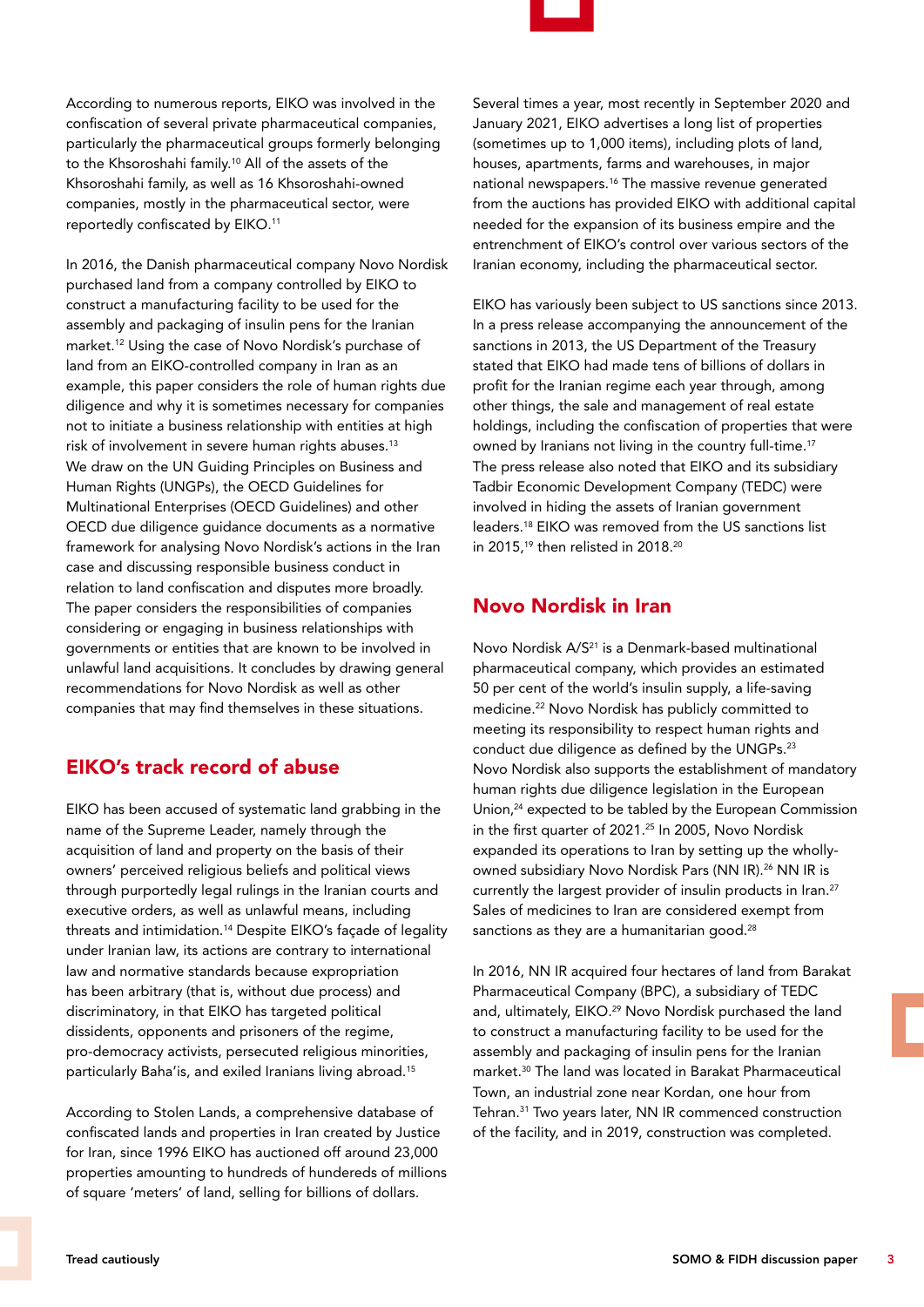## Normative expectations for responsible business conduct on land rights

The government-backed OECD Guidelines implicitly cover several aspects of land rights, including the principle to respect the internationally recognised human rights of those affected by corporate activities.<sup>32</sup> This principle covers the rights to land, property and housing, among other rights, as recognised by international and regional human rights conventions such as the International Covenant on Economic, Social and Cultural Rights and European Convention on Human Rights. Importantly, the responsibility to conduct human rights due diligence under the OECD Guidelines exists even if a company does not itself cause the impact; the company is expected to seek to prevent adverse impacts that are caused by another entity, even if this is a government, if there is a risk that the impact would be directly linked to the company's products or services through a business relationship, such as is the case for Novo Nordisk and its business relationship with BPC, TEDC, and ultimately EIKO.

An essential component of companies' responsibilities under the OECD Guidelines is the expectation to disclose clear and complete information to improve public understanding of their enterprise and to act in a transparent manner.33 Under the Guidelines, companies are required to disclose "all material matters regarding their activities"34 particularly on related party transactions and foreseeable risk factors.35 Disclosure of timely, accurate, clear and complete information is particularly important when doing business with governments with a track record of human rights violations, such as Iran.

Other OECD due diligence documents provide guidance for companies on their responsibility to respect land rights. Businesses are encouraged to identify all land rights holders and claims and to seek stakeholder advice to avoid or compensate displacement of all legitimate rights holders.36 Regarding greenfield investments (such as Novo Nordisk's operations in Iran through NN IR), the OECD recommends companies undertake due diligence to ensure that land has not been expropriated from communities for private purposes and without fair and prompt compensation.37 The OECD also emphasises that, while governments are primarily responsible for providing compensation to former legitimate land rights holders when expropriating land, companies have responsibilities to ensure that their operations do not lead to the resettlement of local communities without meaningful consultations or their forced evictions without proper consultation.38 If land rights have been negatively impacted, companies should work with governments to ensure that rights holders receive fair, prompt and adequate compensation for those rights negatively impacted by their operations.39 When government

capacity to assist is limited, companies should play an active role in these processes.40

The OECD also elaborates on disclosure expectations for companies acquiring or operating on land in high-risk contexts. It recommends for companies to provide timely and accurate information to the public, without endangering its competitive position or responsibilities, about the nature and scale of the operations' lease agreements or contracts, including impact assessments (such as potential social and human rights impacts) and stakeholder engagement processes.

The OECD Due Diligence Guidance for Meaningful Stakeholder Engagement in the Extractive Sector (OECD Stakeholder Engagement Guidance) also provides a framework for all companies that may be linked to historical human rights violations. Prior to making any commitments and investments in a project, companies should identify historical events in which stakeholders have not been consulted or that have negatively impacted human rights.41 Examples of historical events include inherited legacy issues from prior development projects, cumulative impacts of past activities, and previous protests over land ownership.42

The OECD Stakeholder Engagement Guidance also encourages companies to clearly identify their relationship with previous operators and acknowledge any perceived issues about lack of engagement or consultation.<sup>43</sup> Companies should clarify what they can do in the future, what issues remain negotiable and whether they have the ability to address adverse impacts from past operations.<sup>44</sup> Companies should also address adverse impacts that are inherited from a predecessor but which it continues to contribute to and, in the case of human rights impacts – if no other remedy is available – companies should provide, enable or support remediation, to the extent of its contribution to the impacts of its predecessor.<sup>45</sup>

The OECD Due Diligence Guidance for Responsible Business Conduct (OECD Guidance) provides practical support to companies on their due diligence responsibilities under the OECD Guidelines. The OECD Guidance provides that in cases of particularly severe human rights risks, the only appropriate course of action may be for a company not to enter into a business relationship linking it to the human rights risk.<sup>46</sup> If the situation is unclear or disputed, companies should not use the lack of clarity about a potentially severe impact or potential link to a severe impact as an excuse to proceed with the risky business activity. In other words, companies should follow the precautionary principle and err on the side of caution, especially when potential impacts are severe. If a company identifies, as part of its due diligence,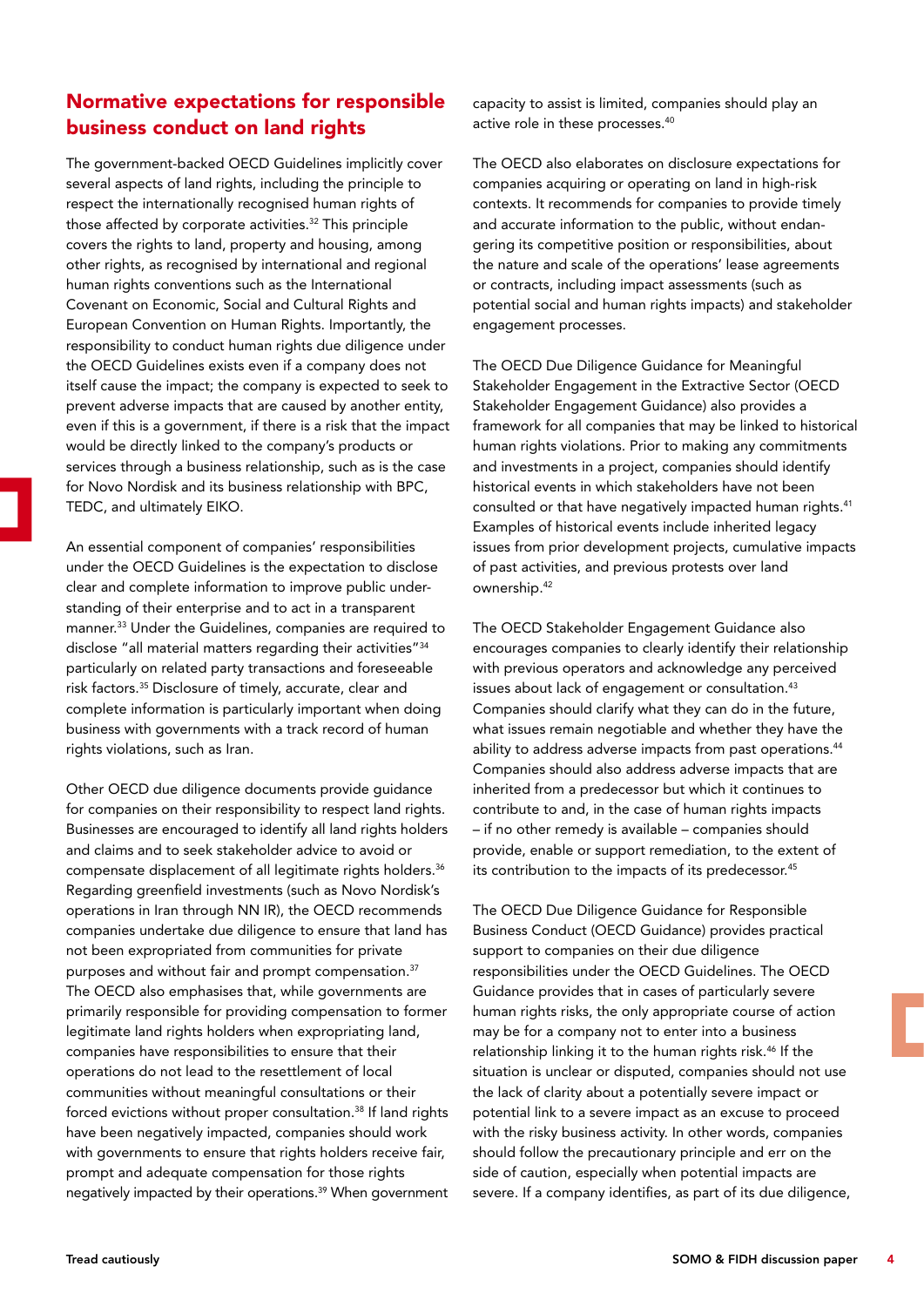a risk of a particularly severe human rights impact associated with an existing business relationship, the company should – in consultation with its stakeholders – consider disengaging from the business relationship, especially if the business partner is not willing to address or remediate the impact. If a company does decide to disengage, in order to do so responsibly, it should identify any potential negative human rights impacts from the disengagement.<sup>47</sup>

Despite the OECD Guidelines and UNGPs clearly stating that companies have an independent responsibility to respect human rights that is separate from governments' duties to protect human rights, many companies treat respect for these rights as the sole responsibility of the state. Companies themselves frequently fail to conduct adequate human rights due diligence to avoid directly linking themselves or contributing to severe negative human rights impacts associated with the acquisition of land. Similarly, many companies that support rather than lead development projects (including companies that purchase land zoned for industrial use from governments, as well as auditors, consultants, contractors and financiers) do not themselves take responsibility for addressing negative land-related human rights impacts to which they are directly linked through their business relationship with a government or state-owned enterprise.

## Novo Nordisk's due diligence in relation to the purchase of EIKO-owned land

When Novo Nordisk decided to purchase the land and enter the Barakat Pharmaceutical Town in 2016, the relationship between BPC, TEDC and EIKO was welldocumented, as was EIKO's history of dealing in confiscated land.48 As previously noted, EIKO had just been removed from the US sanctions list in 2015, though sanctions would subsequently be reimposed in 2018. Numerous reports documented how BPC had been built on the foundations of confiscated private pharmaceutical companies, particularly the pharmaceutical group formerly belonging to the Khsoroshahi family. Additionally, BPC's CEO and Board Chairman, Nasrollah Fathian, is a Brigadier General in the Islamic Revolutionary Guard Corps – Iran's most powerful military and security entity, which as designated by the United States as a terrorist organization in 2019.49 Mr Fathian has been the Commander of IRGC's Ground Force Battlefield Medicine (1988-1997),<sup>50</sup> the Chief of Staff and Head of advisors of IRGC's Commander in Chief (1997- 2007),51 the deputy (and subsequently advisor) of Iran's General Staff of the Armed Forces (2007-2017)<sup>52</sup> and currently the head of IRGC's Battlefield Medicine Organisation (2017-present).53 EIKO's reputation, along with the high risk of severe human rights impacts associated



with the land, should have raised serious red flags within Novo Nordisk. It also should have triggered the company to conduct a heightened degree of human rights due diligence, as instructed by the UNGPs and OECD Guidelines, because of the severe risks associated with partnering with EIKO and purchasing land that may have been controversially confiscated from minority communities, political dissidents or other persecuted persons prior to its sale.

There is controversy and a lack of clarity surrounding the piece of land in the Barakat Pharmaceutical Town that Novo Nordisk purchased from BPC. In 2009, Barakat Pharmaceutical Town land was subject to a legal dispute between the Iranian Ministry of Interior and BPC. Reportedly, BPC commenced legal proceedings against the Ministry of Interior, seeking to gain possession of 10 hectares of land, where the Ministry had previously built facilities with funds that it had received from the United Nations Office of the High Commissioner for Refugees. However, the court held that the Ministry had no ownership rights over the land, because BPC had already obtained registered deeds for that land. The court ordered the Ministry to evacuate and handover the disputed land to BPC.<sup>54</sup> At the inauguration ceremony of the Barakat Pharmaceutical Town in 2019, BPC's CEO stated that BPC purchased the land from the Iranian Ministry of "Housing and Urban Development".55 However, Novo Nordisk has stated that the company's "legal due diligence" determined BPC acquired the land in question from the Iranian Natural Reservoir and Environmental Organization.56 Novo Nordisk further claimed that it "investigated land rights and obtained documentation that the plot of land was government-owned" and that the plot was "located on a mountain slope where there were no signs of previous habitation."57

In response to an investigative report by Danwatch and Zamaneh into its Iranian operations, Novo Nordisk asserted that the purchase of land from BPC was approved following "legal compliance and technical due diligence".58 Additionally, in a reply to a draft version of the present report, Novo Nordisk further clarified that this due diligence was conducted by "external experts, prior to the final decision regarding location of the local manufacturing site and choice of partner", and included "assessments of business ethics (i.e. business integrity/anti-corruption and respect for human rights), as well as legal aspects, including international sanctions".59 On the basis of this due diligence, Novo Nordisk concluded, "There were no salient adverse human rights impacts."<sup>60</sup> According to Novo Nordisk, BPC had complied with local and international law as well as Novo Nordisk's internal rules and ethical standards.61 Novo Nordisk maintains that it has "undertaken all relevant due diligence, including but not limited to human rights due diligence."62 The company did not provide any further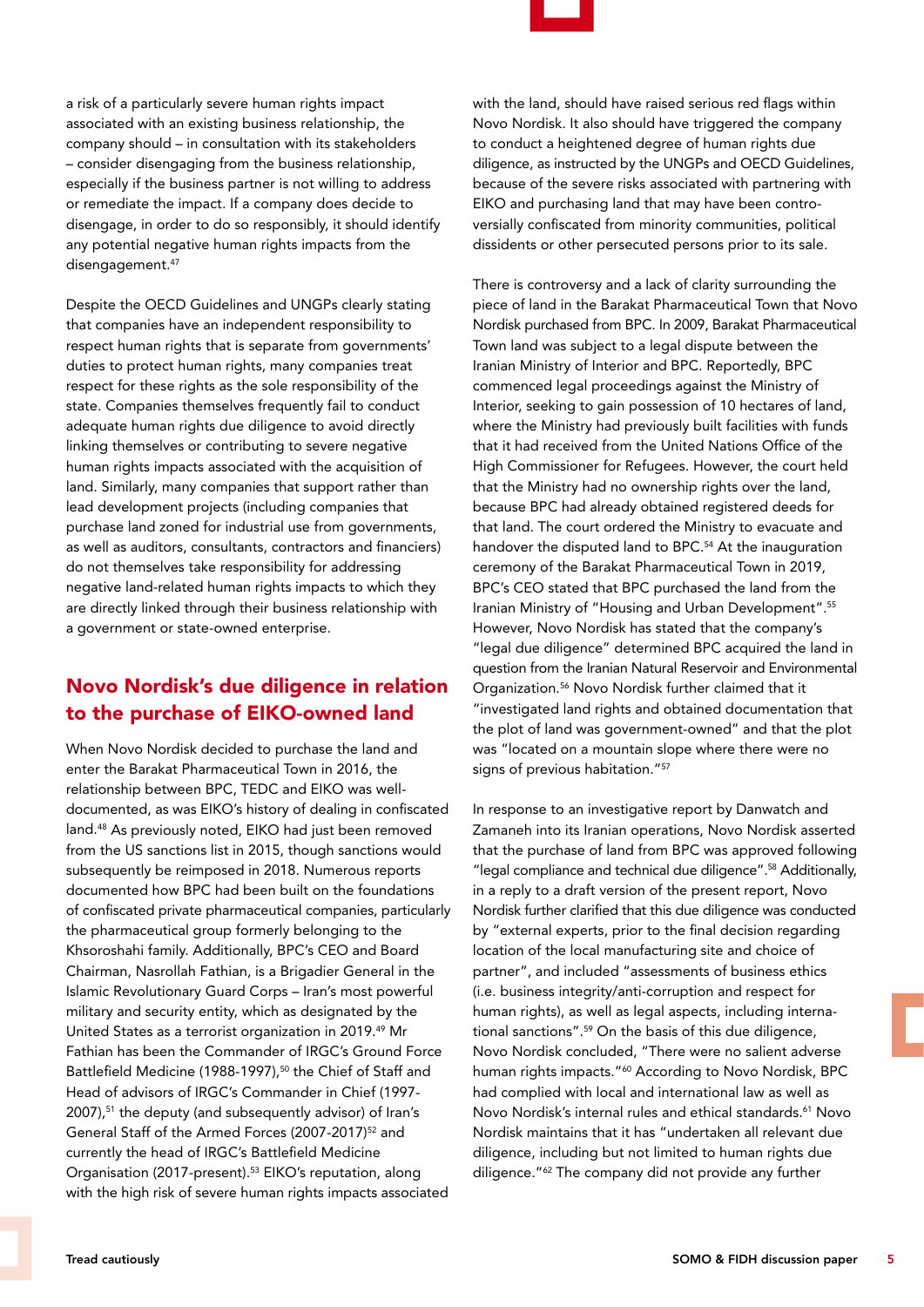details of this human rights due diligence in regard to the purchase of land from BPC.

While the authors of the present report cannot ascertain the veracity of any of the claims about the land in question, the controversies and the evident lack of clarity is clearly a red flag. Given this situation and the risk of severe human rights abuses impacts, it appears that Novo Nordisk's due diligence prior to the purchase of the land may have focused too narrowly on compliance with strictly legal and technical aspects, such as the US sanctions regime and a government-issued land title, and too little on human rights due diligence with a heightened degree of caution, meaningful stakeholder engagement and transparency. Ensuring compliance with legal regimes and fulfilling sanctions-related requirements is the starting point for human rights due diligence, the green light to initiate enhanced due diligence, not the end of it.<sup>63</sup> Obtaining a land title from the government – particularly from a repressive regime whose land grabbing practices are well-known and well-documented – is not sufficient to satisfy human rights due diligence requirements. The fact that Novo Nordisk found no evidence of habitation when the land was purchased does not exclude the possibility of prior, lawful land ownership by individuals or communities who did not wilfully sell the land to the government.

Beyond the specific parcel of land in question, there is also the issue of the appropriateness of Novo Nordisk's decision to enter into a business relationship with BPC and EIKO, which at least partially funds its operations with revenue

and assets acquired through land grabbing. In response to the Danwatch/Zamaneh report, Novo Nordisk stated that it had investigated the integrity of its business partners and concluded that these partners met all legal requirements and international standards.<sup>64</sup> It is unclear whether Novo Nordisk's investigation extended to EIKO as the parent company of BPC, and Novo Nordisk did not explain how it came to this conclusion given EIKO's control of TEDC and BPC. It is also unclear how Novo Nordisk could have reached this conclusion given the role of BPC's CEO in the Islamic Revolutionary Guard Corps.

In response to a draft version of this paper, Novo Nordisk emphasised that many Iranians rely on the medicines that the company produces to improve their lives and indeed to keep them alive.<sup>65</sup> While the provision of medicines that are crucial for the fulfilment of the human right to healthcare in Iran or any country is indeed a laudable aim, the pursuit of this aim does not exempt companies from respecting other human rights, and conducting appropriate human rights due diligence to ensure that they are not linked or contributing to potentially severe abuses of other human rights. The issue at hand here is not Novo Nordisk's provision of medicines in Iran in general – it is about a particular business partnership with, and purchase of land from, a specific entity associated with severe human rights abuses. That said, it is appropriate for Novo Nordisk to identify any risk of negative human rights impacts that may arise from a potential decision to disengage, in order to do so responsibly.

## Recommendations to Novo Nordisk and other companies (at risk of being) directly linked to land grabs and associated human rights violations, based on the OECD Guidelines

### Disclose relevant information and act in a transparent manner

- $\Box$  Novo Nordisk has disclosed minimal information about NN IR's purchase of land at Barakat Pharmaceutical Town. The only information available on Novo Nordisk's website about NN IR's manufacturing facility is a press release announcing the signing of the memorandum of understanding to build that facility.<sup>66</sup> Other relevant information has been sourced from Novo Nordisk's US SEC filings.
- $\Box$  Engaging in business relations with an entity owned by a state-owned business conglomerate with a well-documented track record of involvement in systematic and egregious human rights violations

is fraught with risk and the heightened potential for violations. Thus, it is especially important for companies like Novo Nordisk to be extra transparent and to disclose timely, accurate, clear and complete information to stakeholders about these business relationships.

 $\Box$  Specifically, Novo Nordisk should release detailed information about the due diligence that it conducted prior to acquiring the land at Barakat Pharmaceutical Town, including the information and impact assessments that it relied upon about its relationship with BPC (and also, indirectly, TEDC and EIKO), as well as the land's ownership record, and its stakeholder engagement processes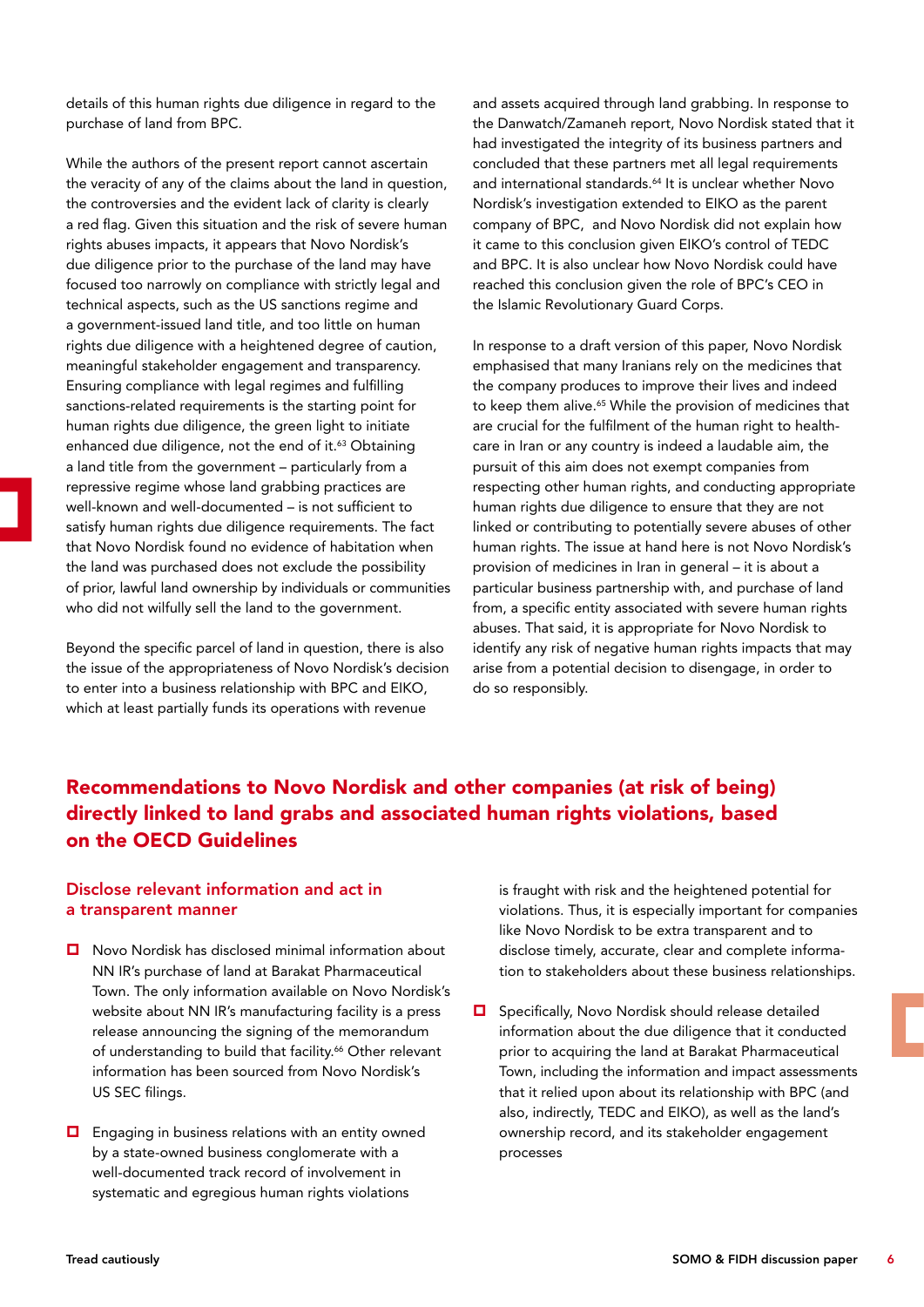

### Conduct due diligence, including assessing the adequacy of prior due diligence processes

- Under the OECD Guidelines, Novo Nordisk had an obligation to conduct human rights due diligence prior to its business relationship with BPC and purchase of land at Barakat Pharmaceutical Town. Novo Nordisk should assess the adequacy of the due diligence that it conducted prior to its business relation and this acquisition. Due diligence must always go beyond mere compliance with the law and technical requirements. Given the Iranian government's widespread and well-documented track-record of human rights violations, including illegal land grabs by EIKO that controls BPC, Novo Nordisk should not rely upon statements by the Iranian government or government-owned companies that the land was free of prior land rights violations.
- $\Box$  Novo Nordisk should consider whether its willingness to do business with a serious human rights violator that profits from unlawful land confiscations ultimately supports the business model of that organisation. By engaging in business with a known affiliate of EIKO, Novo Nordisk risks legitimising EIKO's practice of land grabbing, incentivising EIKO to continue to engage in this illegal activity, and making it more difficult for the victims of EIKO's abuses to seek and obtain remedy.
- Novo Nordisk should also consult with relevant stakeholders,<sup>67</sup> including potentially impacted communities and NGOs monitoring human rights violations in Iran, regarding their business partners and the possibility of the land on which their operations are based being unlawfully expropriated or linked to the unlawful practice of land grabbing. In seeking to meaningfully engage stakeholders, Novo Nordisk should be aware of the security and safety risks that rights holders face and that the possibility of reprisals by state authorities against individuals and communities participating in these processes may prevent them from speaking freely.

#### Enable remediation of past and ongoing human rights impacts

**□** If Novo Nordisk's reassessment of its prior due diligence concludes that its business relation with BPC is linked to EIKO's land grabbing and human rights violations, that the land it purchased was in fact unlawfully expropriated, or that legitimate land rights holders have not been fairly or adequately compensated, Novo Nordisk should contribute to remediation of the negative impacts to rights holders. Given the systematic and pervasive nature of land rights violations by the Iranian state, Novo Nordisk is unlikely to be able to convince the regime to remediate the abuses; nevertheless, if the company inherited legacy issues from the government's prior development of Barakat Pharmaceutical Town, and therefore by entering into business with EIKO's BPC and purchasing and operating on this land, Novo Nordisk is contributing to ongoing human rights violations, it would be Novo Nordisk's responsibility to contribute to their remediation.

#### Consider responsible disengagement from the land and business relationships with EIKOcontrolled companies

- $\Box$  The OECD Guidance makes it clear that companies should consider disengaging from business relationships not merely after mitigation attempts have failed, but proactively where the risk or impact is serious enough to warrant disengagement. EIKO's unlawful land grabbing would certainly satisfy this criterion.
- In considering responsible disengagement from EIKO and its subsidiaries, the company must carefully evaluate its potential involvement in systematic land rights violations as well as potential adverse human rights abuses associated with disengagement. Given the fact that Novo Nordisk is currently producing essential medicines for Iranians, potential negative impacts from a decision to disengage are not insignificant. Novo Nordisk should engage stakeholders, including potentially impacted communities, as well as human rights and humanitarian NGOs focused on Iran, in disengagement decision-making and, if it does decide to disengage, do so responsibly.<sup>68</sup>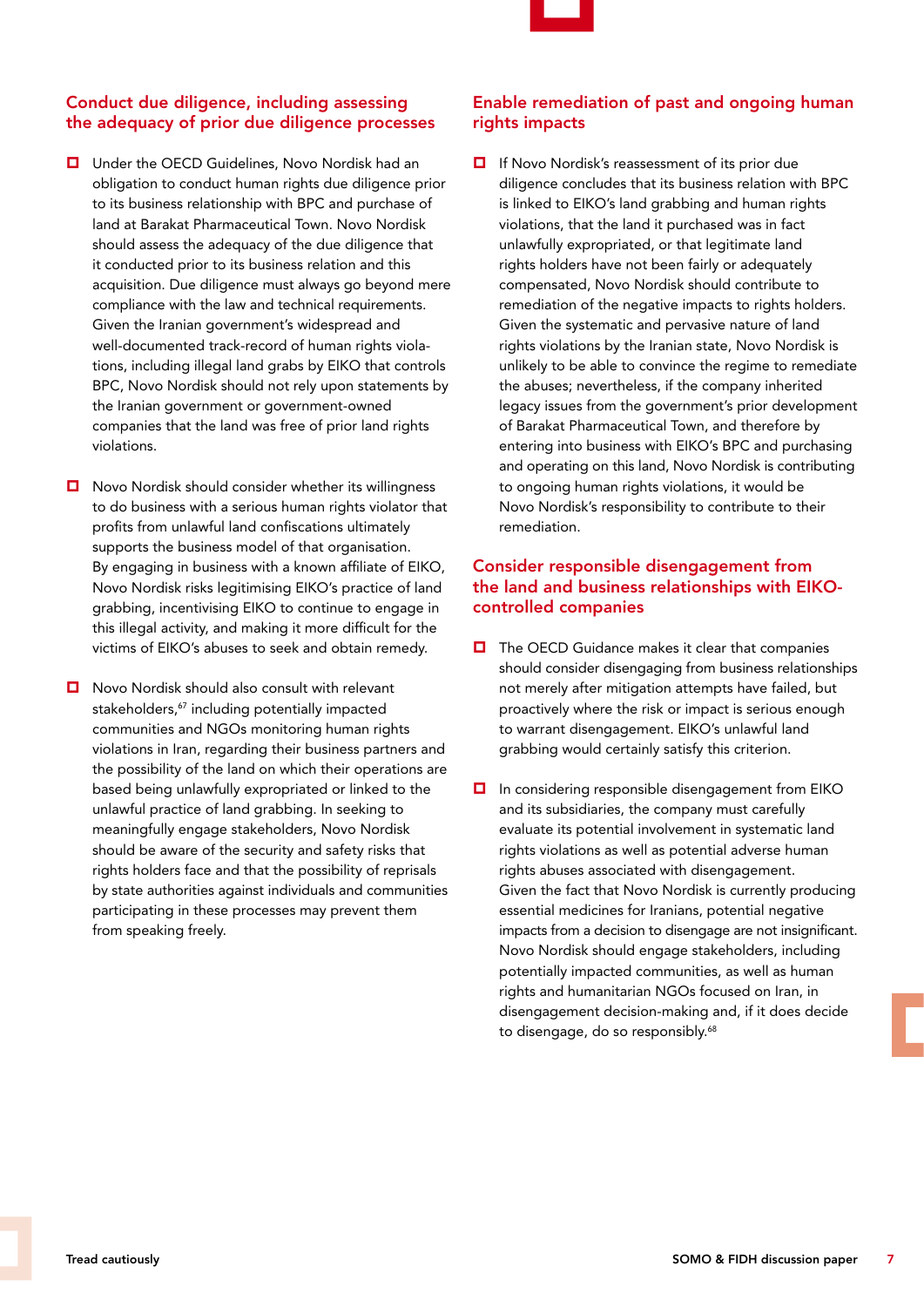#### Endnotes

- 1 "Imprisonment, confiscation, denial of most basic civil rights: A surge in persecution of the Baha'is in Iran," Bahá'í World News Service, 28 January 2020, <<https://news.bahai.org/story/1384/native/>> (7 January 2021). For a translation of the Special Branch of the Revolutionary Court for Article 49 of the Constitution's order: <[https://iranbahaipersecution.](https://iranbahaipersecution.bic.org/sites/default/files/PDF/English/004731E_0.pdf) [bic.org/sites/default/files/PDF/English/004731E\\_0.pdf>](https://iranbahaipersecution.bic.org/sites/default/files/PDF/English/004731E_0.pdf).
- 2 EIKO is also known as 'Setad', which stands for Setad Eiraive Farmane Hazrate Emam (Headquarter for Executing Imam Khomeini's Order).
- 3 Article 49 of the Iranian Constitution states: "The government is responsible for confiscating illegitimate wealth resulting from usury, usurpation, bribery, embezzlement, theft, gamble, misuse of Islamic government endowments, misuse of government contracts and transactions, uncultivated lands and others belonging to the public, houses of ill repute, and other illegitimate sources. The government shall pass on this wealth to the rightful owner and in case such an owner is not identified it must be deposited in the public treasury. This ruling must be carried out by the government after investigation, research, and proof through Islamic law." For a translation of the Iranian Constitution: [<https://www.wipo.int/edocs/lexdocs/laws/en/ir/ir001en.pdf>](https://www.wipo.int/edocs/lexdocs/laws/en/ir/ir001en.pdf).
- 4 Bahá'í World News Service, 18 February 2021, "An extraordinary wave of support": Calls in unison for Iran to end persecution of Bahá'ís", [<https://](https://news.bahai.org/story/1490/) [news.bahai.org/story/1490/](https://news.bahai.org/story/1490/)>.
- 5 Aasoo, "Confiscation of the Properties of Bahai's in the village of Matnagh," 1 June 2017, [<https://www.aasoo.org/fa/documents/](https://www.aasoo.org/fa/documents/كصادرم-اكفا_-بمائ_ال-رنستا_-كپتپلپ^-در-آذربا_جال-شر^_ ) < [مصادره-](https://www.aasoo.org/fa/documents/كصادرم-اكفا_-بمائ_ال-رنستا_-كپتپلپ^-در-آذربا_جال-شر^_ ) َ [امالک-بهائیان-روستای-مَتَنق-در-آذربایجان-شرقی](https://www.aasoo.org/fa/documents/كصادرم-اكفا_-بمائ_ال-رنستا_-كپتپلپ^-در-آذربا_جال-شر^_ ) (4 February 2021).

M. Dehgan, "What is the Danish pharmaceutical company hiding in Iran?," Zamaneh Media, 16 September 2020, <[https://en.radiozamaneh.](https://en.radiozamaneh.com/30638/) [com/30638/>](https://en.radiozamaneh.com/30638/) (7 January 2021). The Supreme Leader of Iran is himself reportedly responsible for massive and systematic human rights abuses. See, for example: United Nations General Assembly, Human Rights Council, Situation of human rights in the Islamic Republic of Iran: Report of the Special Rapporteur on the situation of human rights in the Islamic Republic of Iran, 28 January 2020, A/HRC/43/61,

[<https://www.ohchr.org/Documents/Countries/IR/Report\\_of\\_the\\_](https://www.ohchr.org/Documents/Countries/IR/Report_of_the_Special_Rapporteur_on_the_situation_of_human_rights_in_the_Islamic_Republic_of_IranA4361.pdf) [Special\\_Rapporteur\\_on\\_the\\_situation\\_of\\_human\\_rights\\_in\\_the\\_Islamic\\_](https://www.ohchr.org/Documents/Countries/IR/Report_of_the_Special_Rapporteur_on_the_situation_of_human_rights_in_the_Islamic_Republic_of_IranA4361.pdf) [Republic\\_of\\_IranA4361.pdf](https://www.ohchr.org/Documents/Countries/IR/Report_of_the_Special_Rapporteur_on_the_situation_of_human_rights_in_the_Islamic_Republic_of_IranA4361.pdf)> (7 January 2021); Amnesty International, "Iran 2019," <[https://www.amnesty.org/en/countries/middle-east-and](https://www.amnesty.org/en/countries/middle-east-and-north-africa/iran/report-iran/)[north-africa/iran/report-iran/>](https://www.amnesty.org/en/countries/middle-east-and-north-africa/iran/report-iran/) (7 January 2021); Human Rights Watch, "Iran: Events of 2019," <[https://www.hrw.org/world-report/2020/](https://www.hrw.org/world-report/2020/country-chapters/iran) [country-chapters/iran>](https://www.hrw.org/world-report/2020/country-chapters/iran) (7 January 2021).

- 7 S. Stecklow, B. Dehghanpisheh and Y. Torbati, "Khamenei controls massive financial empire built on property seizures," Reuters, 11 November 2013, <[https://www.reuters.com/investigates/iran/#article/](https://www.reuters.com/investigates/iran/#article/part1) [part1](https://www.reuters.com/investigates/iran/#article/part1)> (7 January 2021). For a translation of the original decree establishing EIKO: <[https://www.reuters.com/investigates/iran/images/](https://www.reuters.com/investigates/iran/images/part3/doc_creation_eng.jpg) [part3/doc\\_creation\\_eng.jpg](https://www.reuters.com/investigates/iran/images/part3/doc_creation_eng.jpg)>.
- 8 Ibid.
- 9 United Nations Office of the United Nations High Commissioner for Human Rights, "UN Guiding Principles, Commentary to Foundational Principles. The Corporate Responsibility to Respect Human Rights." 2011, <[https://www.ohchr.org/documents/publications/guiding](https://www.ohchr.org/documents/publications/guidingprinciplesbusinesshr_en.pdf)[principlesbusinesshr\\_en.pdf>](https://www.ohchr.org/documents/publications/guidingprinciplesbusinesshr_en.pdf) (7 January 2021).
- 10 Eghtesadonline, "The doors of Tulipress were closed," 19 August 2018, [<https://www.eghtesadonline.com/n/1TOh](https://www.eghtesadonline.com/n/1TOh)> (4 February 2021); R. Haghighatnejad, IranWire, "What does EIKO do in the field of medicine?," <[https://iranwire.com/fa/features/3958>](https://iranwire.com/fa/features/3958) (12 February 2021). The Eghtesadonline article lists 16 companies formerly owned by the Khsoroshahi family. Three of these companies fell within the Alborz corporate group. The IranWire article notes that a subsidiary of the Alborz group, previously owned by the Khsoroshahi family, is now one of the largest drug distribution companies in Iran. Additionally, according to an interview with Assadollah Asgrawladi, a long-standing member of the Iranian Chamber of Commerce, the property of the entire Khsoroshahi family – including their pharmaceutical companies – was confiscated in the aftermath of the Revolution: O. I. Mehr, Tarikhirani, "Confiscation of capitalists' property: Wrong list and failed attempt," [<http://tarikhirani.ir/fa/news/3892/](http://tarikhirani.ir/fa/news/3892/%D9%85%D8%B5%D8%A7%D8%AF%D8%B1%D9%87-%D8%A7%D9%85%D9%88%D8%A7%D9%84-%D8%B3%D8%B1%D9%85%D8%A7%DB%8C%D9%87-%D8%AF%D8%A7%D8%B1%D8%A7%D9%86-%D9%81%D9%87%D8%B1%D8%B3%D8%AA-%D8%A7%D8%B4%D8%AA%D8%A8%D8%A7%D9%87-%D9%88-%D8%AA%D9%84%D8%A7%D8%B4-%D9%86%D8%A7%DA%A9%D8%A7%D9%85)> (12 February 2021).
- 11 Tolid Darou and Sobhan Daru, two of Iran's major pharmaceutical companies which are currently owned and controlled by EIKO's BPC, were among those companies that reportedly belonged to, and were confiscated from, the Khsoroshahi family. See: Islamic Republic of Iran's News Agency (IRNA), "What We Know About Economic Activities of EIKO," 9 May 2020, < [https://plus.irna.ir/news/83778598/](https://plus.irna.ir/news/83778598/آلçم-دربارم-]غاف_ت-ما_-ا^تصاد_-ستاد-اجرا_-ك_-دال_ك)-فعالیت-درباره-آنچه ,Jan 2021); and Etehad Melat Newspaper فای-اقتصادی-ستاد-اجرایی-می-دانیم "Behind the Curtain of Pharmaceutical Sector in Iran: Who is the King of Drug?" 7 February 2019, < [https://etehademelat.ir/](https://etehademelat.ir/سفظال-دارن-_/)کیست؟-دارو-سلطان/ < (12 Jan 2021).
- 12 M. Dehgan, "What is the Danish pharmaceutical company hiding in Iran?," Zamaneh Media, 16 September 2020, <[https://en.radiozamaneh.](https://en.radiozamaneh.com/30638/) [com/30638/>](https://en.radiozamaneh.com/30638/) (7 January 2021); United States Securities and Exchange Commission, Form 20-F for Novo Nordisk A/S for the fiscal year ended 31 December 2019, 4 February 2020, p. 9, <[https://www.novonordisk.](https://www.novonordisk.com/content/dam/nncorp/global/en/investors/irmaterial/annual_report/2020/Novo-Nordisk-Form-20-f-2019.pdf) [com/content/dam/nncorp/global/en/investors/irmaterial/annual\\_](https://www.novonordisk.com/content/dam/nncorp/global/en/investors/irmaterial/annual_report/2020/Novo-Nordisk-Form-20-f-2019.pdf) [report/2020/Novo-Nordisk-Form-20-f-2019.pdf](https://www.novonordisk.com/content/dam/nncorp/global/en/investors/irmaterial/annual_report/2020/Novo-Nordisk-Form-20-f-2019.pdf)> (7 January 2021).
- 13 This paper has utilised the joint investigative report conducted by Danwatch and Zamaneh Media, published in September 2020, about Novo Nordisk's business in Iran. See: C. Aagaard, "What is Novo hiding in Iran?," Danwatch, 16 September 2020, <[https://danwatch.dk/en/](https://danwatch.dk/en/undersoegelse/what-is-novo-hiding-in-iran/) [undersoegelse/what-is-novo-hiding-in-iran/](https://danwatch.dk/en/undersoegelse/what-is-novo-hiding-in-iran/)> (7 January 2021); M. Dehgan, "What is the Danish pharmaceutical company hiding in Iran?," Zamaneh Media, 16 September 2020, <[https://en.radiozamaneh.](https://en.radiozamaneh.com/30638/) [com/30638/>](https://en.radiozamaneh.com/30638/) (7 January 2021). The authors consider the Danwatch and Zamaneh investigation to be authoritative and credible as it involved "extensive interviews and investigation into extensive research into thousands of Persian, English and Danish language media reports, annual business reports, local and international business registries, statistics, research reports, social media sites, satellite imagery as well as interviews with dozens of experts inside and outside Iran, present and former employees at Novo Nordisk, local diabetes organisations, international NGOs, diabetes patients in Iran and Novo Nordisk."
- 14 Ibid.

16 See for example the 101th Auction of EIKO, published in Jaam-e-Jam Newspaper dated 19 December 2020 and Hamshahri Newspaper dated 20 December 2020: [<https://saa-s.ir/index.php/auction/30-101>](https://saa-s.ir/index.php/auction/30-101) (4 February 2021).

<sup>15</sup> Ibid.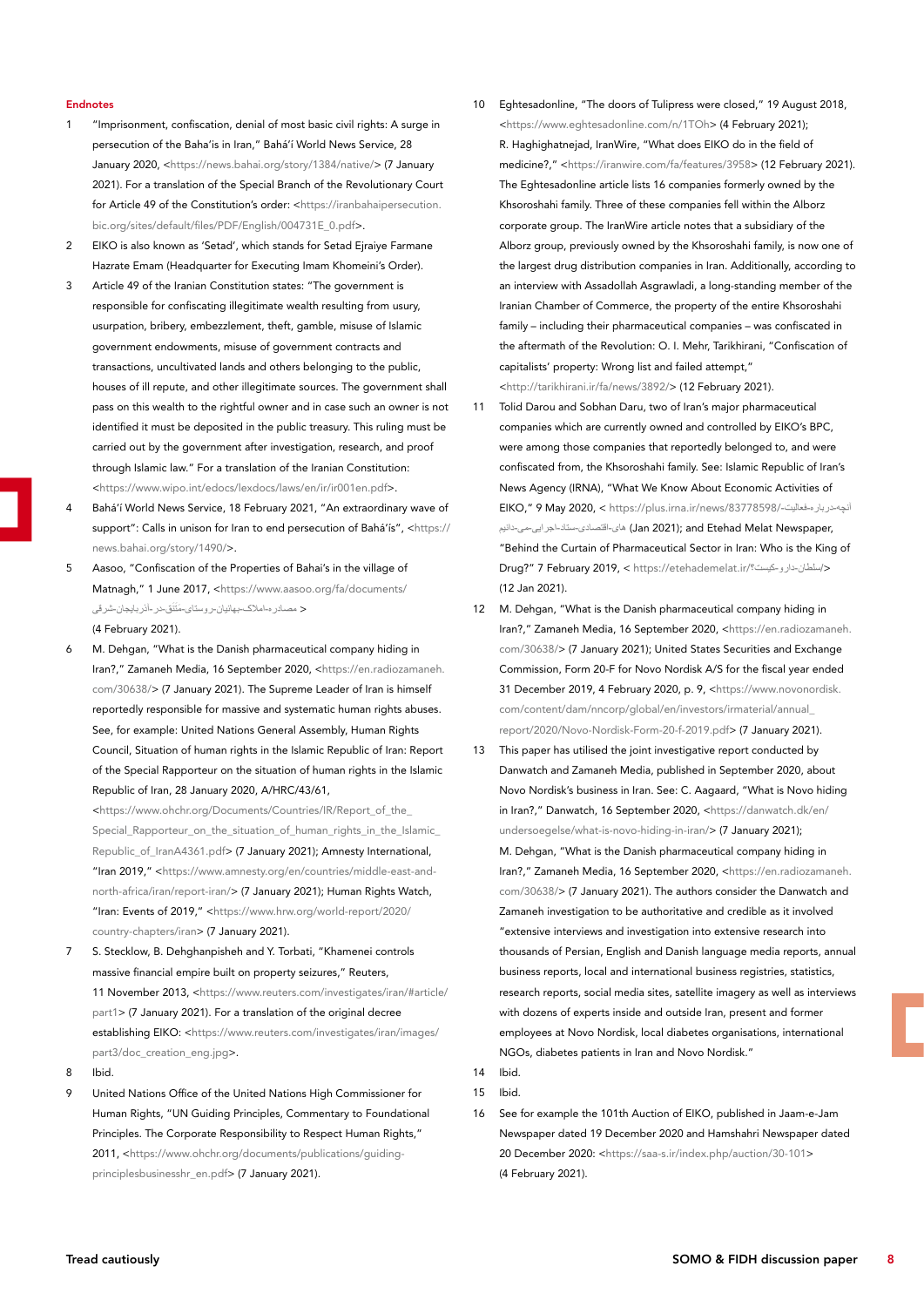- 17 US Department of the Treasury, Press Center, "Treasury Targets Assets of Iranian Leadership," 4 June 2013, [<https://www.treasury.gov/press](https://www.treasury.gov/press-center/press-releases/pages/jl1968.aspx)[center/press-releases/pages/jl1968.aspx>](https://www.treasury.gov/press-center/press-releases/pages/jl1968.aspx) (7 January 2021).
- 18 Ibid.
- 19 Y. Torbati and B. Dehghanpisheh, "Conglomerate controlled by Iran's supreme leader a winner from nuclear deal," Reuters, 21 October 2015, [<https://www.reuters.com/article/us-iran-nuclear-setad-in](https://www.reuters.com/article/us-iran-nuclear-setad-insight-idUSKCN0RF0E920151021)[sight-idUSKCN0RF0E920151021>](https://www.reuters.com/article/us-iran-nuclear-setad-insight-idUSKCN0RF0E920151021) (29 January 2021).
- 20 "U.S. Government Fully Re-Imposes Sanctions on the Iranian Regime As Part of Unprecedented U.S. Economic Pressure Campaign," US Department of the Treasury, 5 November 2018, <[https://home.treasury.](https://home.treasury.gov/news/press-releases/sm541) [gov/news/press-releases/sm541>](https://home.treasury.gov/news/press-releases/sm541) (29 January 2021). In response to a draft version of this paper, Novo Nordisk stated: "Throughout our presence in Iran, Novo Nordisk has implemented and stood by a robust international trade sanctions compliance programme and has conducted due diligence on all relevant transactions executed locally… [T]he supply of medicines, for humanitarian reasons, as well as the manufacturing of medicine in Iran, is plainly, exempted from the sanctions that were re-imposed in November 2018 as part of the United States' withdrawal from JCPOA [Joint Comprehensive Plan of Action]. Novo Nordisk continues to comply with all applicable sanctions": Novo Nordisk email response to SOMO, 27 January 2021.
- 21 Three drafts of the present paper were provided to Novo Nordisk for comment. On 27 January 2021, 11 February 2021 and 25 February 2021, Novo Nordisk responded by email with a number of comments on various draft versions of this paper. Several of Novo Nordisk's comments have been incorporated into the present version of this paper, but Novo Nordisk has indicated that the company remains in profound disagreement about some of the key statements in the paper.
- 22 Novo Nordisk Global, "What we do," no date, [<https://www.novonordisk.com/about/what-we-do.html](https://www.novonordisk.com/about/what-we-do.html)> (7 January 2021).
- 23 Novo Nordisk, "Reporting and transparency," no date, [<https://www.novonordisk.com/sustainable-business/Reporting-and](https://www.novonordisk.com/sustainable-business/Reporting-and-transparency.html)[transparency.html](https://www.novonordisk.com/sustainable-business/Reporting-and-transparency.html)> (7 January 2021).
- 24 Novo Nordisk email response to SOMO, 27 January 2021.
- 25 B. Fox, "New human rights laws in 2021, promises EU justice chief," EURACTIV, 30 April 2020, <[https://www.euractiv.com/section/global-eu](https://www.euractiv.com/section/global-europe/news/new-human-rights-laws-in-2021-promises-eu-justice-chief/)[rope/news/new-human-rights-laws-in-2021-promises-eu-justice-chief/>](https://www.euractiv.com/section/global-europe/news/new-human-rights-laws-in-2021-promises-eu-justice-chief/) (29 January 2021).
- 26 United States Securities and Exchange Commission, Form 20-F for Novo Nordisk A/S for the fiscal year ended 31 December 2019, 4 February 2020, p. 8, <[https://www.novonordisk.com/content/dam/nncorp/global/](https://www.novonordisk.com/content/dam/nncorp/global/en/investors/irmaterial/annual_report/2020/Novo-Nordisk-Form-20-f-2019.pdf) [en/investors/irmaterial/annual\\_report/2020/Novo-Nordisk-Form-](https://www.novonordisk.com/content/dam/nncorp/global/en/investors/irmaterial/annual_report/2020/Novo-Nordisk-Form-20-f-2019.pdf)[20-f-2019.pdf](https://www.novonordisk.com/content/dam/nncorp/global/en/investors/irmaterial/annual_report/2020/Novo-Nordisk-Form-20-f-2019.pdf)> (7 January 2021). The Iranian market for insulin is booming. In 2005, Novo Nordisk estimated that there were 4.5 million Iranian diabetes patients, and that 9.2 million Iranians were expected to have diabetes by 2040: M. Dehgan, "What is the Danish pharmaceutical company hiding in Iran?," Zamaneh Media, 16 September 2020, [<https://en.radiozamaneh.com/30638/](https://en.radiozamaneh.com/30638/)> (7 January 2021).
- 27 In response to a draft version of this paper, Novo Nordisk stated: "The main purpose of Novo Nordisk's presence in Iran is Novo Nordisk's commitment to support patients living with diabetes and other chronic diseases. Novo Nordisk has been operating in Iran since 2005, and we have both a responsibility and a strong commitment to patients with

chronic diseases, as some of these rely on our lifesaving medicines. As Iran is a country subject to international sanctions, there are only a limited number of companies with as relevant high quality, safety and capacity capabilities as Novo Nordisk, to produce high-quality lifesaving medicine at large scale. Without Novo Nordisk's establishment of local operations, the supply of insulin products in Iran would be decimated, with a potential long-term, seriously detrimental consequence for diabetes patients in Iran. Novo Nordisk has remained committed to serving the Iranian population throughout difficult times and periods of international sanctions. Today we provide medicine to almost half a million people with diabetes or other chronic diseases in Iran." Novo Nordisk email response to SOMO, 27 January 2021.

- 28 "U.S. Government Fully Re-Imposes Sanctions on the Iranian Regime As Part of Unprecedented U.S. Economic Pressure Campaign," US Department of the Treasury, 5 November 2018, [<https://home.treasury.](https://home.treasury.gov/news/press-releases/sm541) [gov/news/press-releases/sm541>](https://home.treasury.gov/news/press-releases/sm541) (29 January 2021).
- 29 According to BPC regulations, in order for companies to acquire land, they must submit a proposal with the details of their business plan and. if accepted. enter into a contract with BPC that includes obligations on the company to construct a factory and start production within an agreed timeframe. The transfer of the land is provisional and only becomes completed when the factory with the specified requirements agreed with BPC is built and operative. After that, if the company wants to transfer ownership to a 3rd party or change its business activities, the company must request permission from BPC. For more on the BPC regulations, see [<Farsi link](https://fastcdn.pro/filegallery/pharmaclean.ir/new my file/%D8%A2%D8%A6%DB%8C%D9%86 %D9%86%D8%A7%D9%85%D9%87 %D8%A7%D8%B1%D8%A7%D8%B6%DB%8C.pdf)> (18 February 2021).
- 30 M. Dehgan, "What is the Danish pharmaceutical company hiding in Iran?," Zamaneh Media, 16 September 2020, <[https://en.radiozamaneh.](https://en.radiozamaneh.com/30638/) [com/30638/>](https://en.radiozamaneh.com/30638/) (7 January 2021); United States Securities and Exchange Commission, Form 20-F for Novo Nordisk A/S for the fiscal year ended 31 December 2019, 4 February 2020, p. 9, <[https://www.novonordisk.](https://www.novonordisk.com/content/dam/nncorp/global/en/investors/irmaterial/annual_report/2020/Novo-Nordisk-Form-20-f-2019.pdf) [com/content/dam/nncorp/global/en/investors/irmaterial/annual\\_](https://www.novonordisk.com/content/dam/nncorp/global/en/investors/irmaterial/annual_report/2020/Novo-Nordisk-Form-20-f-2019.pdf) [report/2020/Novo-Nordisk-Form-20-f-2019.pdf>](https://www.novonordisk.com/content/dam/nncorp/global/en/investors/irmaterial/annual_report/2020/Novo-Nordisk-Form-20-f-2019.pdf) (7 January 2021).
- 31 M. Dehgan, "What is the Danish pharmaceutical company hiding in Iran?," Zamaneh Media, 16 September 2020, <[https://en.radiozamaneh.](https://en.radiozamaneh.com/30638/) [com/30638/>](https://en.radiozamaneh.com/30638/) (7 January 2021).
- 32 OECD Guidelines, Chapter IV (Human Rights), Principle 2.
- 33 OECD Guidelines, Chapter III (Disclosure), Commentary on Disclosure, para 28.
- 34 OECD Guidelines, Chapter III (Disclosure), Principle 1.
- 35 OECD Guidelines, Chapter III (Disclosure), Principle 2.
- 36 OECD-FAO Guidance for Responsible Agricultural Supply Chains, Annex A: Measures for risk mitigation and prevention along agricultural supply chains, p. 63.
- 37 Ibid, p. 62.
- 38 Ibid.
- 39 Ibid, p. 63.
- 40 Ibid.
- 41 OECD Due Diligence Guidance for Meaningful Stakeholder Engagement in the Extractive Sector, Recommendations to on-the ground personnel, p. 74.
- 42 Ibid, p. 39.
- 43 Ibid, p. 74.
- 44 Ibid.
- 45 Ibid.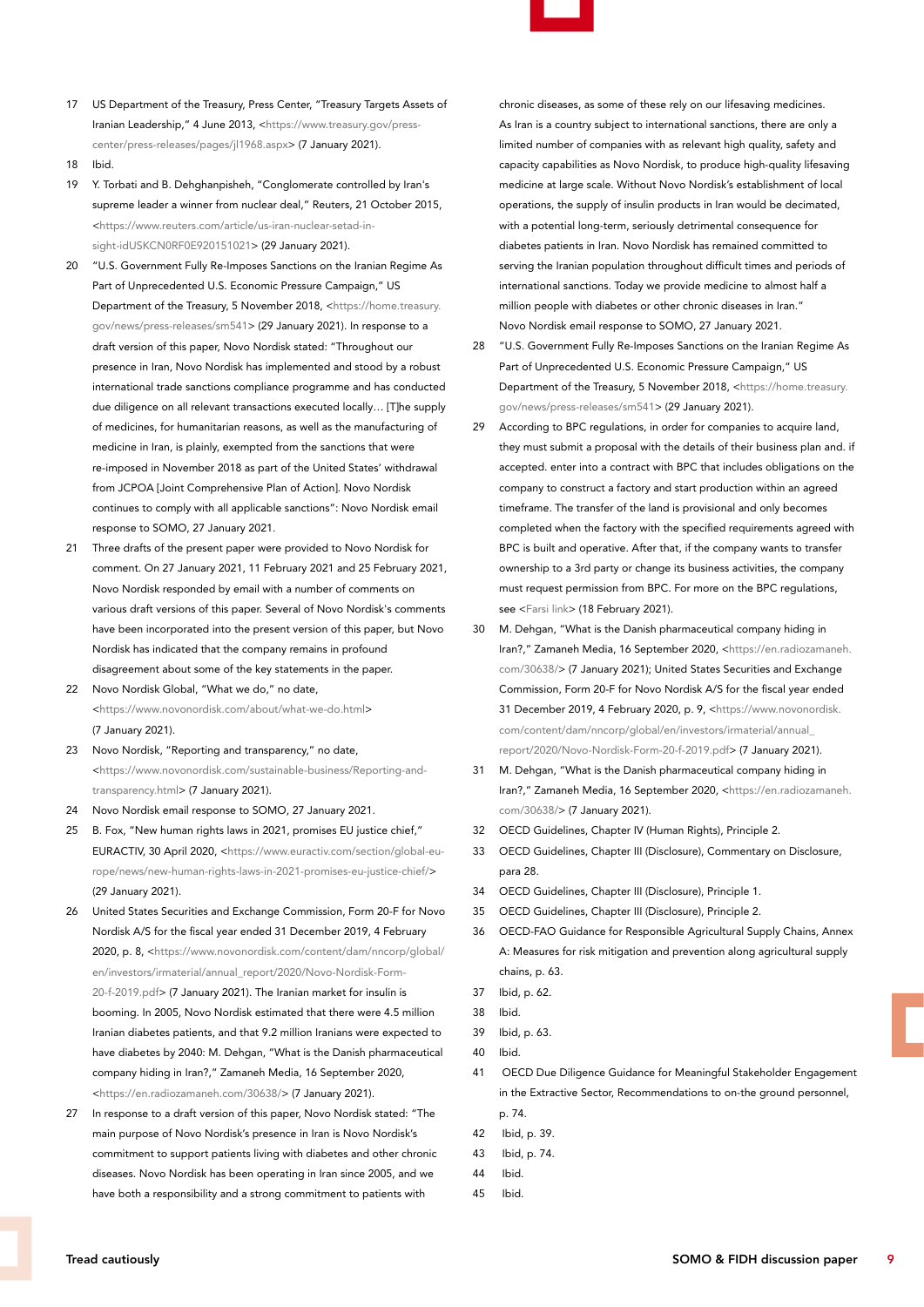- 46 OECD Due Diligence Guidance for Responsible Business Conduct, section 3.2, p. 30-31.
- 47 OECD Due Diligence Guidance for Responsible Business Conduct, section 3.2, p. 31.
- 48 See US Department of the Treasury, Press Center, "Treasury Targets Assets of Iranian Leadership," 4 June 2013, <[https://www.treasury.gov/](https://www.treasury.gov/press-center/press-releases/pages/jl1968.aspx) [press-center/press-releases/pages/jl1968.aspx](https://www.treasury.gov/press-center/press-releases/pages/jl1968.aspx)> (7 January 2021).
- 49 BBC website, "Revolutionary Guard Corps: US labels Iran force as terrorists," 8 April 2019, <[https://www.bbc.com/news/world-us](https://www.bbc.com/news/world-us-canada-47857140)[canada-47857140](https://www.bbc.com/news/world-us-canada-47857140)> (17 Feb 2021).
- 50 Battlefield Medicine Organisation, Interview with Brigadier General Fathollahi, Part 1, 7 April 2019 [<https://behdarirazmi.ir/](https://behdarirazmi.ir/كصاحبم-با-سردار-لصرافم-]تحٍال-^سكت-انف/)-سردار-با-مصاحبه </[نصراله-فتحيان-قسمت-اول](https://behdarirazmi.ir/كصاحبم-با-سردار-لصرافم-]تحٍال-^سكت-انف/) (17 Feb 2021).
- 51 In an interview he states that he served for 10 years as the Chief of Staff and Head of advisors of the IRGC's Commander in Chief Major General Rahim Safavi. See: ibid; in 2008, Major General Rahim Safavi was added to the Specially Designated National (SDN) list maintained by the U.S. Treasury. See: [<https://home.treasury.gov/policy-issues/financial-sanc](https://home.treasury.gov/policy-issues/financial-sanctions/recent-actions/20080708)[tions/recent-actions/20080708](https://home.treasury.gov/policy-issues/financial-sanctions/recent-actions/20080708)> (17 Feb 2021).
- 52 Battlefield Medicine Organisation, Interview with Brigadier General Fathollahi, Part 1, 7 April 2019 < [https://behdarirazmi.ir/](https://behdarirazmi.ir/كصاحبم-با-سردار-لصرافم-]تحٍال-^سكت-انف/)-سردار-با-مصاحبه </[نصراله-فتحيان-قسمت-اول](https://behdarirazmi.ir/كصاحبم-با-سردار-لصرافم-]تحٍال-^سكت-انف/) (17 Feb 2021); DefaPress, "Fourth AwardCeremony of Martyr Rahnamoun", 2 March 2016 [<https://defapress.ir/fa/](https://behdarirazmi.ir/مصاحبه-با-سردار-نصراله-فتحيان-قسمت-اول/) <[چهارمین-آیین-اعطای-جایزه-ملی-شهید-دکتر-رهنمون-آغاز-شد](https://behdarirazmi.ir/مصاحبه-با-سردار-نصراله-فتحيان-قسمت-اول/)/72752/news (17 Feb 2021).
- 53 Official website of Battlefield Medicine Organisation, "Getting to Know the IRGC's Battlefield Medicine Organisation", </هاي-گروه-بهداري-رزميC2%80%8E%آشنايي-با-فعاليت/[ir.behdarirazmi://https<](https://behdarirazmi.ir/آشنايي-با-فعاليت%E2%80%8Cهاي-گروه-بهداري-رزمي/) (17 Feb 2021).
- 54 BourseNegar, "Everything about 'Barakat' pharmaceutical stocks in the stock market," no date, [<link>](http://www.boursenegar.ir/posts/index/2799/-%D9%87%D9%85%D9%87-%DA%86%DB%8C%D8%B2-%D8%AF%D8%B1%D8%A8%D8%A7%D8%B1%D9%87-%D8%B3%D9%87%D8%A7%D9%85-%D8%AF%D8%A7%D8%B1%D9%88%DB%8C%DB%8C-%D8%A8%D8%B1%DA%A9%D8%AA-%D8%AF%D8%B1-%D8%A8%D9%88%D8%B1%D8%B3-%D8%A7%D8%B2-%D8%A8%D8%AF%D9%88%D9%86-%D9%85%D8%B4%D8%AA%D8%B1%DB%8C-%D9%85%D8%A7%D9%86%D8%AF%D9%86-%D8%A8%D8%B1%DA%A9%D8%AA-%D8%AF%D8%B1-%D8%B9%D8%B1%D8%B6%D9%87-%D8%A7%D9%88%D9%84%DB%8C%D9%87-%D8%AA%D8%A7-%DB%8C%DA%A9%D9%87-%D8%AA%D8%A7%D8%B2%DB%8C-%D8%A8%D8%A7-%D8%INCLUDEPICTURE) (4 February 2021); Wikiwand, "Barakat Pharamceutical Group," no date, <[link](https://www.wikiwand.com/fa/%DA%AF%D8%B1%D9%88%D9%87_%D8%AF%D8%A7%D8%B1%D9%88%DB%8C%DB%8C_%D8%A8%D8%B1%DA%A9%D8%AA)> (4 February 2021). A copy of the court verdict dated 24 June 2019 is available on the Justice for Iran website, [<https://justice4iran.org/wp-content/uploads/2021/02/](https://justice4iran.org/wp-content/uploads/2021/02/Rulling-court-on-land-in-Kordan-Ministry-of-Interior-.pdf) [Rulling-court-on-land-in-Kordan-Ministry-of-Interior-.pdf](https://justice4iran.org/wp-content/uploads/2021/02/Rulling-court-on-land-in-Kordan-Ministry-of-Interior-.pdf)> (17 Feb 2021).
- 55 "Inauguration Of Barakat Pharmaceutical Industrial Town," Iranian Pharmaceuticals Industries Syndicate, 19 June 2019, <[link](http://syndipharma.org/index.php/newsletters1/domestic-news/1632-%D8%A7%EF%AE%B2%DA%A1%D8%AA%D8%AA%D8%A7%D8%AD-%D8%B4%D9%87%D8%B1%DA%A9-%D8%B5%D9%86%D8%B9%D8%AA%DB%8C-%D8%AF%D8%A7%D8%B1%D9%88%D9%AE%EF%AE%B5%DB%8C-%D9%AE%EF%AE%B3%D8%B1%DA%A9%D8%AA.html)> (29 January 2021).
- 56 Novo Nordisk email response to SOMO, 27 January 2021.

57 Ibid.

- 58 Refer: M. Dehgan, "What is the Danish pharmaceutical company hiding in Iran?," Zamaneh Media, 16 September 2020, [<https://en.radioza](https://en.radiozamaneh.com/30638/)[maneh.com/30638/](https://en.radiozamaneh.com/30638/)> (7 January 2021); C. Aagaard, "What is Novo hiding in Iran?," Danwatch, 16 September 2020, <[https://danwatch.dk/en/](https://danwatch.dk/en/undersoegelse/what-is-novo-hiding-in-iran/) [undersoegelse/what-is-novo-hiding-in-iran/](https://danwatch.dk/en/undersoegelse/what-is-novo-hiding-in-iran/)> (7 January 2021).
- 59 Novo Nordisk email response to SOMO, 27 January 2021.
- 60 M. Dehgan, "What is the Danish pharmaceutical company hiding in Iran?," Zamaneh Media, 16 September 2020, <[https://en.radiozamaneh.](https://en.radiozamaneh.com/30638/) [com/30638/>](https://en.radiozamaneh.com/30638/) (7 January 2021).
- 61 Ibid.
- 62 Novo Nordisk email response to SOMO, 11 February 2021.
- 63 In response to a draft version of this paper, Novo Nordisk asserted that it "commits to due diligence which views compliance with legal and sanctions-related requirements as merely the starting point for human rights due diligence": Novo Nordisk email response to SOMO, 11 February 2021. Novo Nordisk provided no further information on the due diligence that it conducted prior to the purchase of land from BPC.
- <sup>64</sup> Novo Nordisk email response to SOMO, 27 January 2021.
- 65 Ibid.
- 66 Novo Nordisk, "Novo Nordisk and the Food and Drug Administration of the Islamic Republic of Iran sign memorandum of understanding to build manufacturing facility in Iran," 22 September 2015, [<https://www.novonordisk.com/content/nncorp/global/en/news-and](https://www.novonordisk.com/content/nncorp/global/en/news-and-media/news-and-ir-materials/news-details.html?id=1256)[media/news-and-ir-materials/news-details.html?id=1256>](https://www.novonordisk.com/content/nncorp/global/en/news-and-media/news-and-ir-materials/news-details.html?id=1256) (7 January 2021).
- 67 Under the OECD Guidelines, companies that are or may be linked to human rights violations should engage in meaningful consultation with relevant stakeholders. See: OECD Guidelines, Chapter II (General Policies), Commentary on General Policies, para 25. For additional information on stakeholder engagement, refer to the OECD Due Diligence Guidance for Responsible Business Conduct.
- 68 For more on responsible disengagement in general, see M. van Huijstee, L. de Leeuw
- and J. Wilde-Ramsing, "Should I stay or Should I go?," SOMO, 2016, [<https://www.somo.nl/should-i-stay-or-should-i-go-2/](https://www.somo.nl/should-i-stay-or-should-i-go-2/)> (2 February 2021). In relation to responsible exit from Iran specifically, see: Iran Business Responsibility, "Responsible Exit," June 2018, [<https://ibrproject.org/](https://ibrproject.org/wp-content/uploads/2018/12/briefing-6-en.pdf) [wp-content/uploads/2018/12/briefing-6-en.pdf>](https://ibrproject.org/wp-content/uploads/2018/12/briefing-6-en.pdf) (2 February 2021).